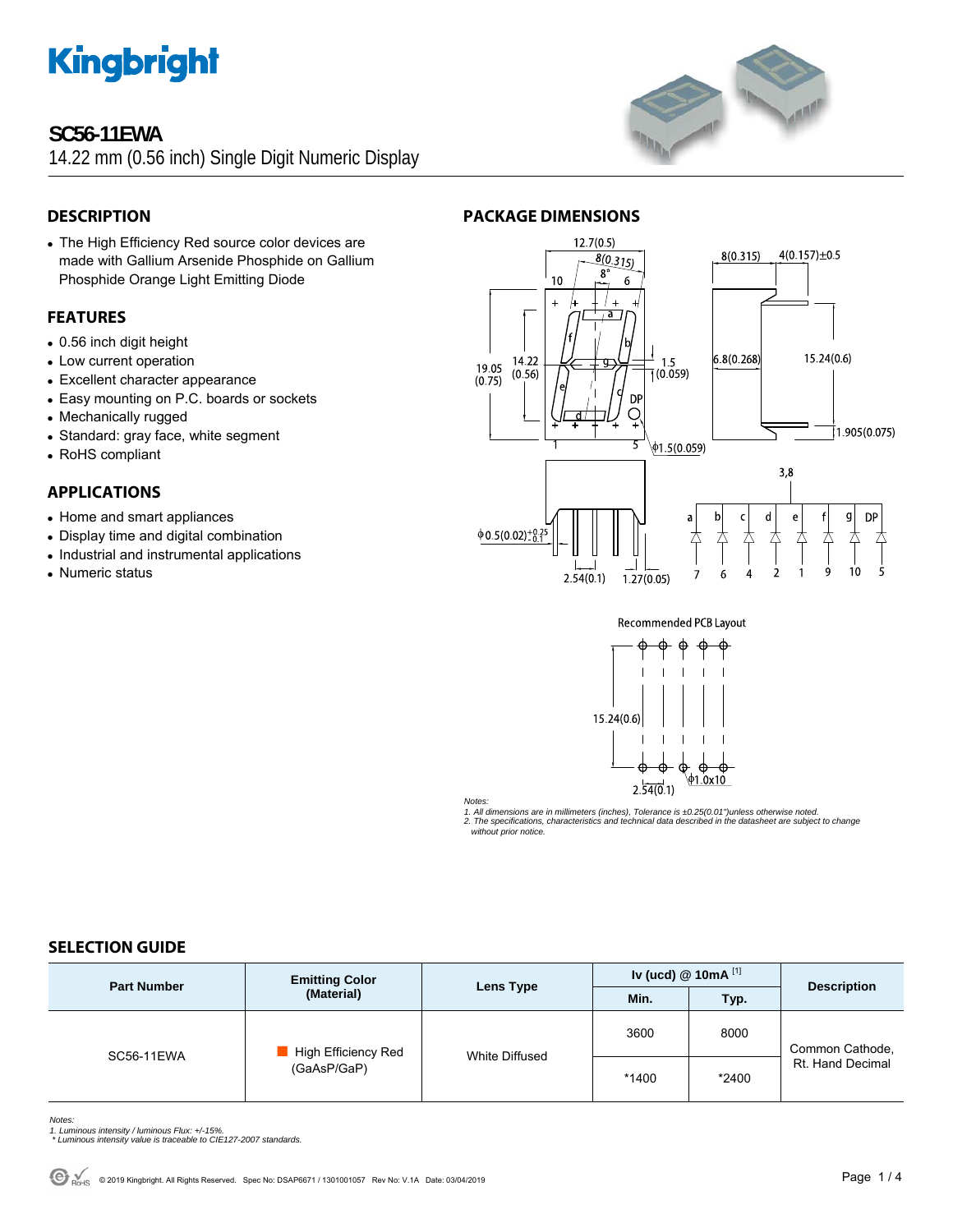#### **ELECTRICAL / OPTICAL CHARACTERISTICS at T<sub>A</sub>=25°C**

|                                                     | Symbol                         |                            | Value |                              |             |
|-----------------------------------------------------|--------------------------------|----------------------------|-------|------------------------------|-------------|
| <b>Parameter</b>                                    |                                | <b>Emitting Color</b>      | Typ.  | Max.                         | <b>Unit</b> |
| Wavelength at Peak Emission $I_F = 10mA$            | $\Lambda_{\rm peak}$           | <b>High Efficiency Red</b> | 627   | $\overline{\phantom{a}}$     | nm          |
| Dominant Wavelength $I_F = 10mA$                    | $\lambda_{dom}$ <sup>[1]</sup> | <b>High Efficiency Red</b> | 617   | $\overline{\phantom{0}}$     | nm          |
| Spectral Bandwidth at 50% Φ REL MAX<br>$I_F = 10mA$ | Δλ                             | <b>High Efficiency Red</b> | 45    | $\qquad \qquad \blacksquare$ | nm          |
| Capacitance                                         | C                              | High Efficiency Red        | 15    | $\overline{\phantom{0}}$     | pF          |
| Forward Voltage $I_F$ = 10mA                        | $V_F$ <sup>[2]</sup>           | <b>High Efficiency Red</b> | 1.9   | 2.3                          | $\vee$      |
| Reverse Current ( $V_R$ = 5V)                       | $I_R$                          | High Efficiency Red        |       | 10                           | μA          |

*Notes:* 

**ABSOLUTE MAXIMUM RATINGS at T<sub>A</sub>=25°C** 

1. The dominant wavelength (λd) above is the setup value of the sorting machine. (Tolerance λd : ±1nm. )<br>2. Forward voltage: ±0.1V.<br>3. Wavelength value is traceable to CIE127-2007 standards.<br>4. Excess driving current and

| <b>Parameter</b>                        | Symbol                   | Value                 | Unit         |  |
|-----------------------------------------|--------------------------|-----------------------|--------------|--|
| Power Dissipation                       | $P_D$                    | 75                    | mW           |  |
| Reverse Voltage                         | $V_R$                    | 5                     | $\vee$       |  |
| Junction Temperature                    | $\mathsf{T}_j$           | 125                   | °C           |  |
| <b>Operating Temperature</b>            | $T_{op}$                 | $-40$ to $+85$        | $^{\circ}$ C |  |
| Storage Temperature                     | $T_{\text{stg}}$         | $-40$ to $+85$        | $^{\circ}$ C |  |
| <b>DC Forward Current</b>               | ΙF                       | 30                    | mA           |  |
| Peak Forward Current                    | $I_{FM}$ <sup>[1]</sup>  | 160                   | mA           |  |
| Electrostatic Discharge Threshold (HBM) | $\overline{\phantom{a}}$ | 8000                  | V            |  |
| Lead Solder Temperature <sup>[2]</sup>  |                          | 260°C For 3-5 Seconds |              |  |

*Notes: 1. 1/10 Duty Cycle, 0.1ms Pulse Width.* 

*2. 2mm below package base. 3. Relative humidity levels maintained between 40% and 60% in production area are recommended to avoid the build-up of static electricity – Ref JEDEC/JESD625-A and JEDEC/J-STD-033.*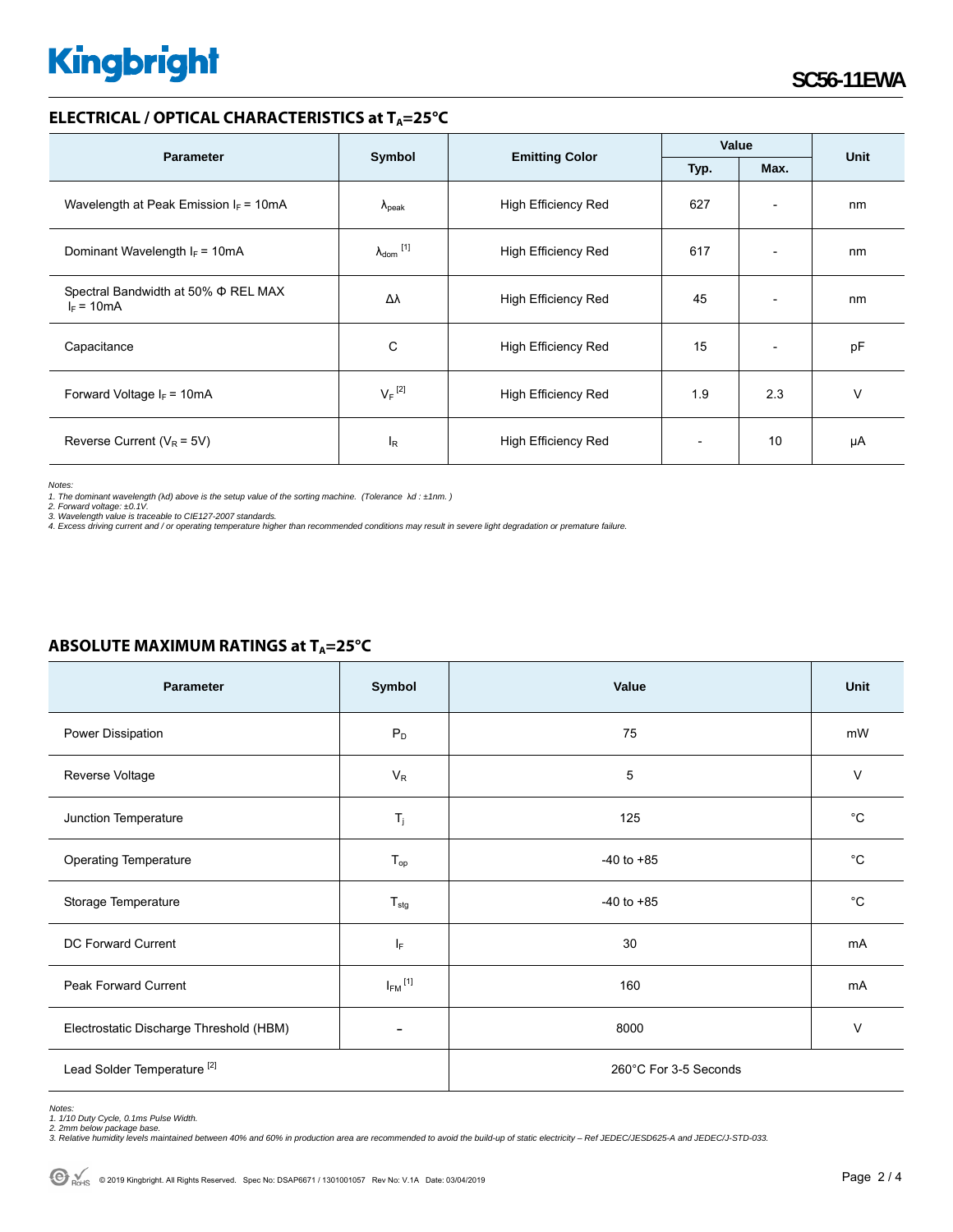**SC56-11EWA** 

#### **TECHNICAL DATA**

#### **RELATIVE INTENSITY vs. WAVELENGTH**





RECOMMENDED WAVE SOLDERING PROFILE **Soldering General Notes Soldering General Notes** 



*Notes:* 

Forward current (mA)

Forward current (mA)

*1. Recommend pre-heat temperature of 105°C or less (as measured with a thermocouple attached to the LED pins) prior to immersion in the solder wave with a maximum solder bath temperature of 260°C* 

*2. Peak wave soldering temperature between 245°C ~ 255°Cfor 3 sec (5 sec max).* 

*3. Do not apply stress to the epoxy resin while the temperature is above 85°C.* 

*4. Fixtures should not incur stress on the component when mounting and during soldering process. 5. SAC 305 solder alloy is recommended.* 

*6. No more than one wave soldering pass. 7. During wave soldering, the PCB top-surface temperature should be kept below 105°C.*

1. Through-hole displays are incompatible with reflow soldering.

2. If components will undergo multiple soldering processes, or other processes where the components may be subjected to intense heat, please check with Kingbright for compatibility.

#### **CLEANING**

- 1. Mild "no-clean" fluxes are recommended for use in soldering.
- 2. If cleaning is required, Kingbright recommends to wash components with water only. Do not use harsh organic solvents for cleaning because they may damage the plastic parts .
- 3. The cleaning process should take place at room temperature and the devices should not be washed for more than one minute.
- 4. When water is used in the cleaning process, Immediately remove excess moisture from the component with forced-air drying afterwards.